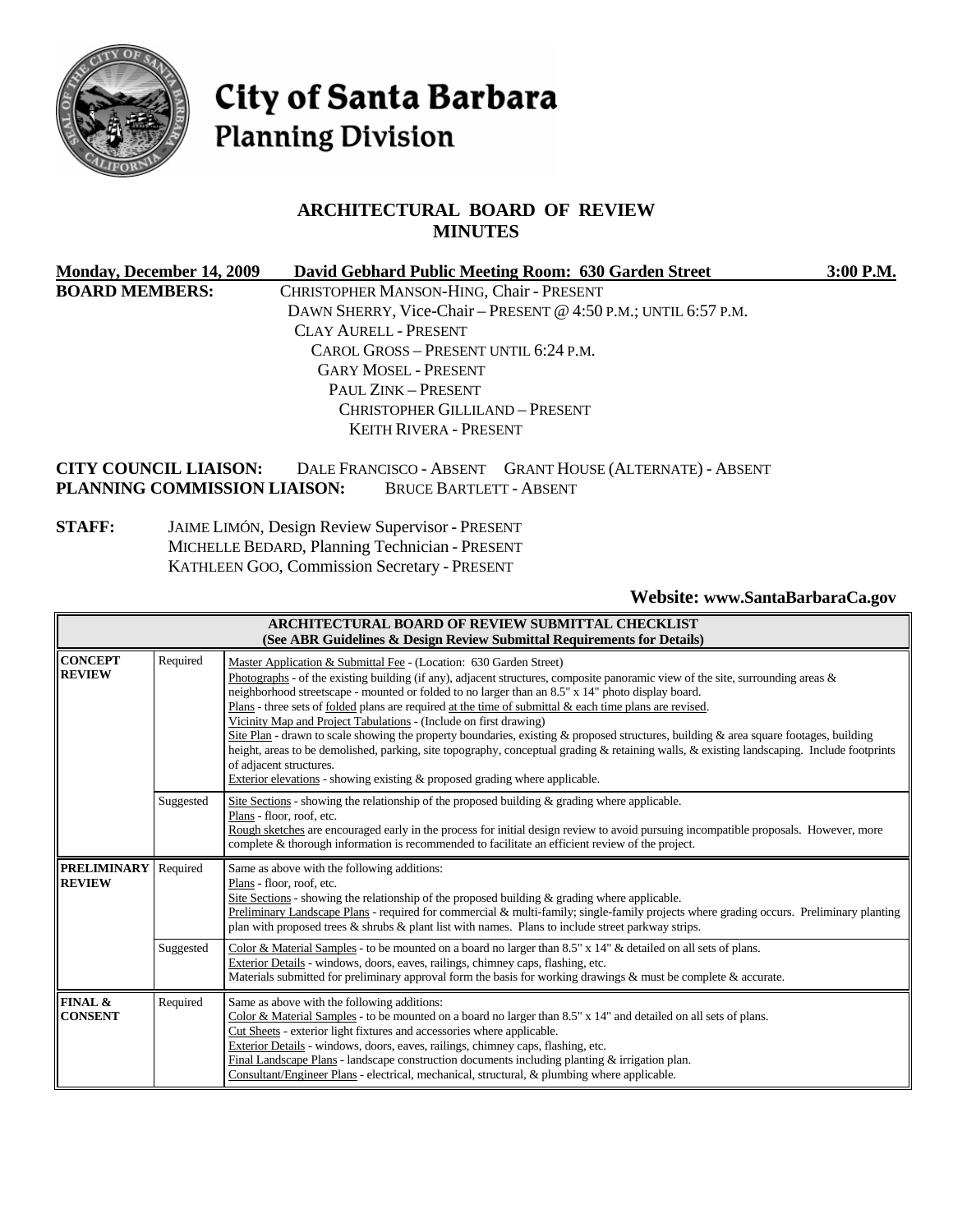#### **PLEASE BE ADVISED**

- The approximate time the project will be reviewed is listed to the left of each item. It is suggested that applicants arrive 15 minutes early. The agenda schedule is subject to change as cancellations occur. Staff will notify applicants of time changes.
- The applicant's presence is required. If an applicant is not present, the item will be postponed indefinitely. If an applicant cancels or postpones an item without providing advance notice, the item will be postponed indefinitely and will not be placed on the following Architectural Board of Review (ABR) agenda. In order to reschedule the item for review, a rescheduling fee will be paid and the applicant must fill out and file a Supplemental Application Form at 630 Garden Street (Community Development Department) in addition to submitting appropriate plans.
- All approvals made by the ABR are based on compliance with Municipal Code Chapter 22.68 and with adopted ABR guidelines. Some agenda items have received a mailed notice and are subject to a public hearing.
- The ABR may grant an approval for any project scheduled on the agenda if sufficient information has been provided and no other discretionary review is required. Substitution of plans is not allowed, if revised plans differing from the submittal sets are brought to the meeting, motions for preliminary or final approval will be contingent upon staff review for code compliance.
- The Board may refer items to the Consent Calendar for Preliminary and Final Architectural Board of Review approval.
- Concept review comments are valid for one year. A Preliminary approval is valid for one year from the date of the approval unless a time extension has been granted. A Final approval is valid for two years from the date of final action unless a time extension has been granted or a Building Permit has been issued.
- Decisions of the ABR may be appealed to the City Council. For further information on appeals, contact the Planning Division Staff or the City Clerk's office. Appeals must be in writing and must be filed with the City Clerk at City Hall, 735 Anacapa St. within ten (10) calendar days of the meeting at which the Board took action or rendered its decision.
- **AMERICANS WITH DISABILITIES ACT:** In compliance with the Americans with Disabilities Act, if you need special assistance to gain access to, comment at, or participate in this meeting, please contact the Planning Division at 805-564-5470. If possible, notification at least 48 hours prior to the meeting will enable the City to make reasonable arrangements in most cases.
- **AGENDAS, MINUTES and REPORTS**: Copies of all documents relating to agenda items are available for review at 630 Garden St. and agendas and minutes are posted online at [www.SantaBarbaraCa.gov/](http://www.santabarbaraca.gov/)abr. **Materials related to an item on this agenda submitted to the ABR after distribution of the agenda packet are available for public inspection in the Community Development Department located at 630 Garden St., during normal business hours.** If you have any questions or wish to review the plans, please contact Michelle Bedard, at (805) 564-5470 between the hours of 8:30 a.m. to 4:00 p.m., Monday through Thursday, and every other Friday, or by email at [mbedard@santabarbaraca.gov](mailto:mbedard@santabarbaraca.gov). Please check our website under City Calendar to verify closure dates.

## **LICENSING ADVISORY:**

The Business and Professions Code of the State of California and the Municipal Code of the city of Santa Barbara restrict preparation of plans for certain project types to licensed professionals. Applicants are encouraged to consult with Building and Safety Staff or Planning Staff to verify requirements for their specific projects.

Unlicensed persons are limited to the preparation of plans for:

- $\triangleright$  Single or multiple family dwellings not to exceed four (4) units per lot, of wood frame construction, and not more than two stories and basement in height;
- $\triangleright$  Non-structural changes to storefronts; and,
- $\blacktriangleright$  Landscaping for single-family dwellings, or projects consisting solely of landscaping of not more than 5,000 square feet.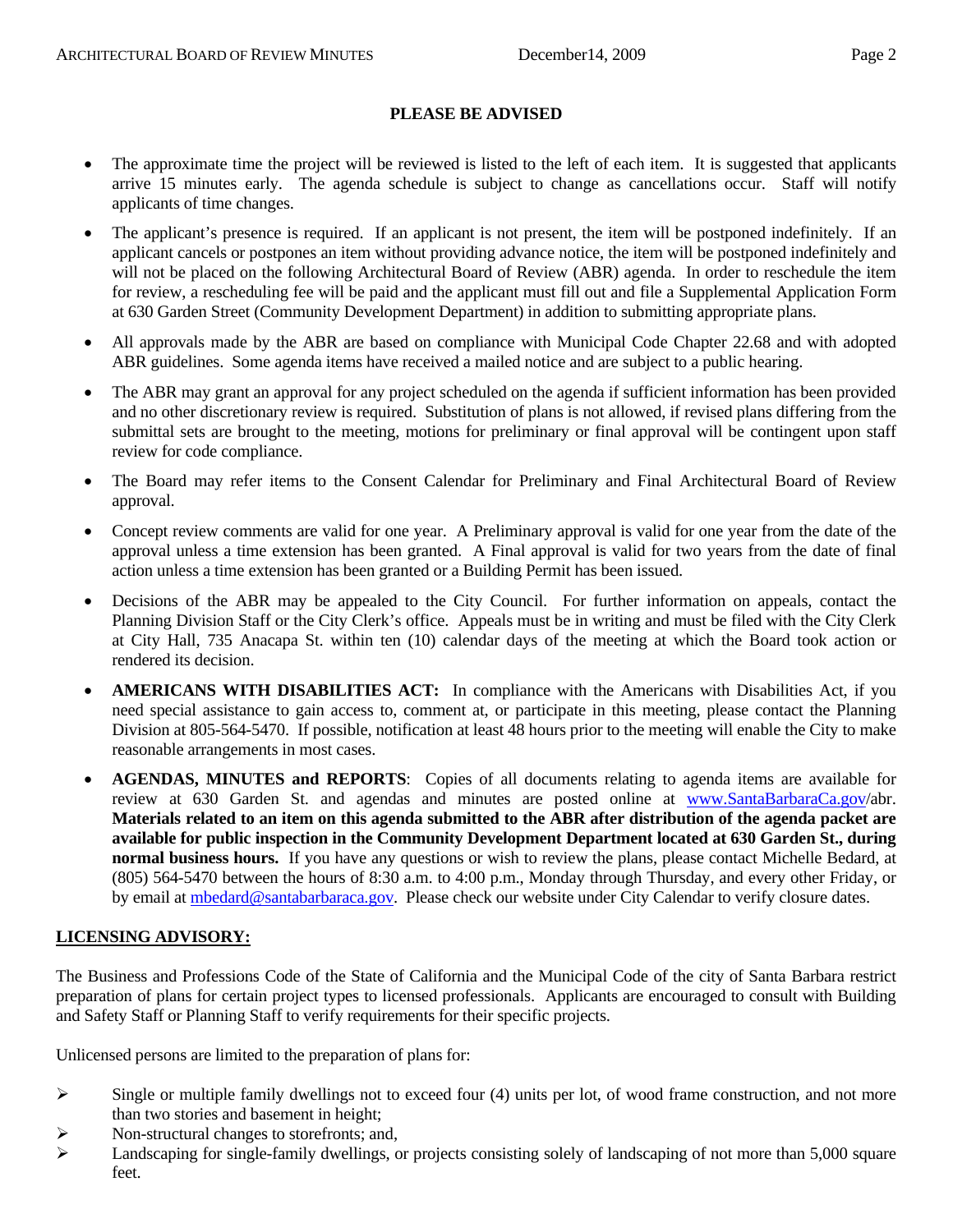#### **NOTICE:**

- 1. That on Thursday, December 10, 2009 at 4:00 p.m., this Agenda was duly posted on the indoor and outdoor bulletin boards at the Community Development Department, 630 Garden Street, and online at [www.SantaBarbaraCa.gov/abr.](http://www.santabarbaraca.gov/abr)
- 2. This regular meeting of the Architectural Board of Review will be broadcast live on City TV-18, or on your computer via <http://www.santabarbaraca.gov/Government/Video/> and then clicking City TV-18 Live Broadcast. City TV-18 will also rebroadcast this meeting in its entirety on Wednesday at 8:00 a.m. on Channel 18. An archived video copy of this meeting will be viewable on computers with high speed internet access the following Wednesday at [www.santabarbaraca.gov/abr](http://www.santabarbaraca.gov/abr) and then clicking *Online Meetings.*

## **CALL TO ORDER.**

The Full Board meeting was called to order at 3:01 p.m.

#### **ROLL CALL:**

Members present: Manson-Hing, Sherry (present @ 4:50 p.m.; until 6:57 p.m.), Mosel, Zink, Gross (present until 6:24 p.m.), Aurell, Rivera, and Gilliland. Members absent: None.

## **GENERAL BUSINESS:**

A. Public Comment:

No public comment.

B. Approval of Minutes:

| Motion: | Approval of the minutes of the Architectural Board of Review meeting of November 30, 2009, as |
|---------|-----------------------------------------------------------------------------------------------|
|         | amended.                                                                                      |
| Action: | Zink/Mosel, 6/0/1. Motion carried. (Aurell abstained, Sherry absent).                         |

C. Consent Calendar:

| Motion: | Ratify the Consent Calendar of December 7, 2009. The Consent Calendar was reviewed by Gary<br>Mosel.  |
|---------|-------------------------------------------------------------------------------------------------------|
| Action: | Rivera/Aurell, 7/0/0. Motion carried. (Sherry absent).                                                |
| Motion: | Ratify the Consent Calendar of December 14, 2009. The Consent Calendar was reviewed by<br>Gary Mosel. |
| Action: | Aurell/Rivera, 7/0/0. Motion carried. (Sherry absent).                                                |

- D. Announcements, requests by applicants for continuances and withdrawals, future agenda items, and appeals.
	- 1) Ms. Bedard made the following announcements:
		- a) Chair Manson-Hing will attend the Planning Commission meeting on 12/17/09 for the project at 3714 State Street (MST2007-00591).
		- b) Board members Sherry and Aurell announced that they would be stepping down from Item #1, City-wide.
	- 2) Board member Rivera and Zink announced that they will be stepping down from Item #4, 336 N. Milpas Street.
	- 3) Board member Gross announced that she will be stepping leaving the meeting at approximately 5:45 p.m.
- E. Subcommittee Reports: None.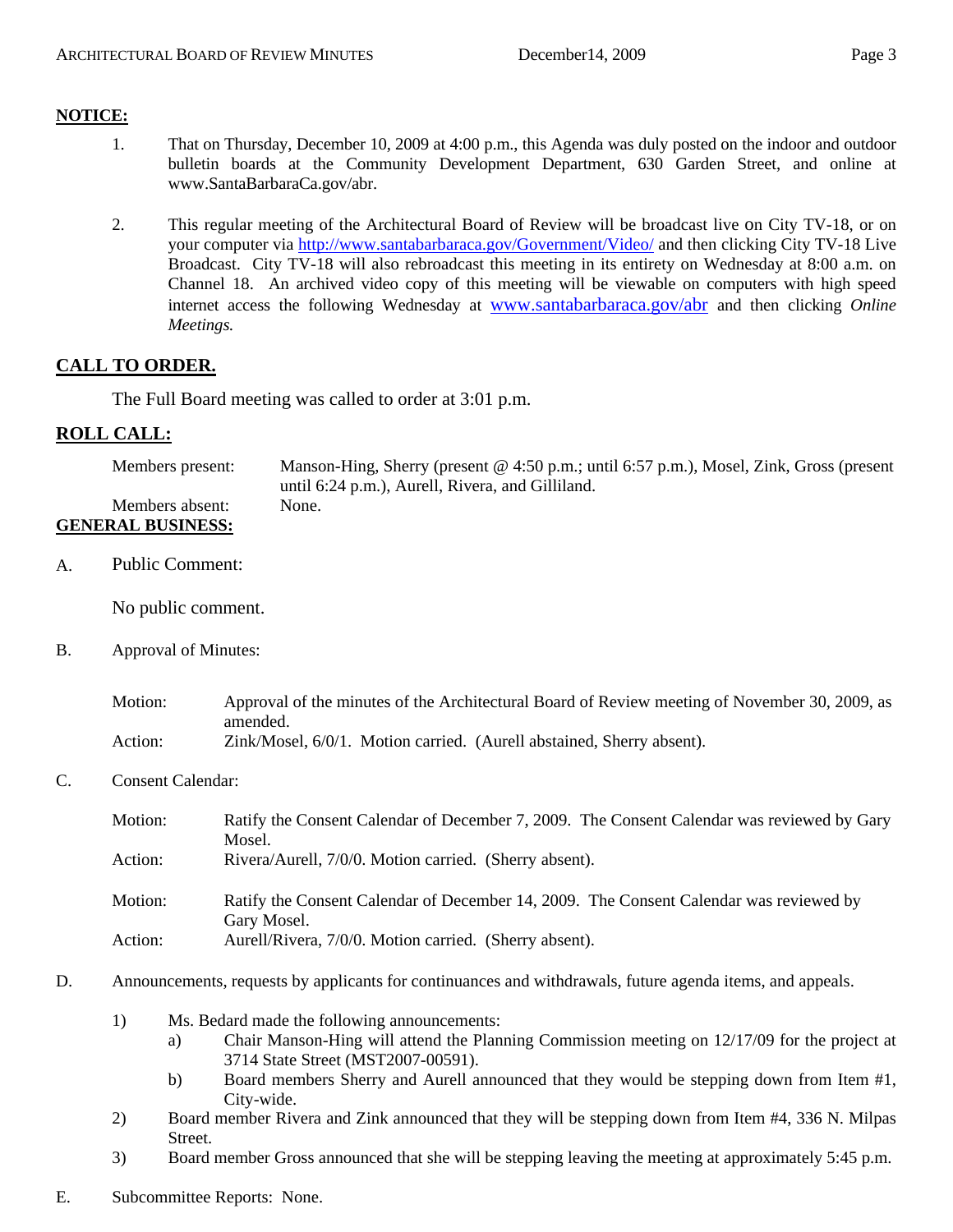\* THE BOARD BRIEFLY RECESSED AT 3:12 P.M. AND RECONVENED AT 3:16 P.M. \*

## **CONCEPT REVIEW - CONTINUED ITEM**

## **1. CITY-WIDE ROW ROW**

 Assessor's Parcel Number: 000-000-0RW Application Number: MST2009-00367 Applicant: HP Communications, Inc. Owner: City of Santa Barbara

(Proposal by NextG Networks for the installation of a new City-wide network system of fiber optic cables, antennas, and equipment to be located within the City rights-of-way at 52 locations. The antennas will be located on existing utility poles and the associated equipment will be located either on the poles, in above-ground cabinets, or in underground vaults within the City rights-of-way. Seven locations are within El Pueblo Viejo Landmark District and will be reviewed by the Historic Landmarks Commission.)

## **(Third Concept Review. Comments only, pursuant to CUP exemption for micro cell antennas, SBMC section 28.94.030(DD)(1)(d).)**

## **DISCUSSION TOPIC:**

**UPDATE REGARDING CITY PROCESSING AND THE ABR'S ROLE IN REVIEW OF "MICRO CELL" ANTENNA AND EQUIPMENT APPLICATIONS PROPOSED BY NEXTG NETWORKS, AS A PUBLIC UTILITY.** 

(3:16)

Present: City Staff Presenters: Steve Wiley, City Attorney, Jaime Limón, Senior Planner; Sharon James, NextG Networks; and Heidi Braunger, Project Engineer I.

Public comment opened at 4:12 p.m. As no one wished to speak, public comment was closed.

An opposition letter from Paula Westbury was acknowledged by the Board.

Staff comments:

Mr. Limón informed the Board that the Community Development Director has primary responsibility to determine if these installations comply with Ordinance standards for Microcell installations not the ABR. Therefore, Mr. Limon was directed to complete site inspections to help determine if the proposed antennas and equipment sites should be modified to avoid significant aesthetic or visual impacts based on actual field conditions. Mr. Limon, presented his opinion that most of the antenna equipment sites could be located on poles and be adequately screened from adjacent property owners. In some cases, mailed notification was required to be provided to adjacent property owners. Some sites are still pending a final design solution and a few antenna equipment sites are proposed to be relocated or placed underground to lessen visual impacts. The Board has the ability to review these initial visual impact recommendations on all the sites, offer additional comments on typical installation designs and confirm if the Board agrees with staff's case by case approach.

Mr. Wiley clarified for the Board that microcell antenna installations are exempt from Conditional Use Permit requirements. The ABR has the ability to provide additional comments to the Community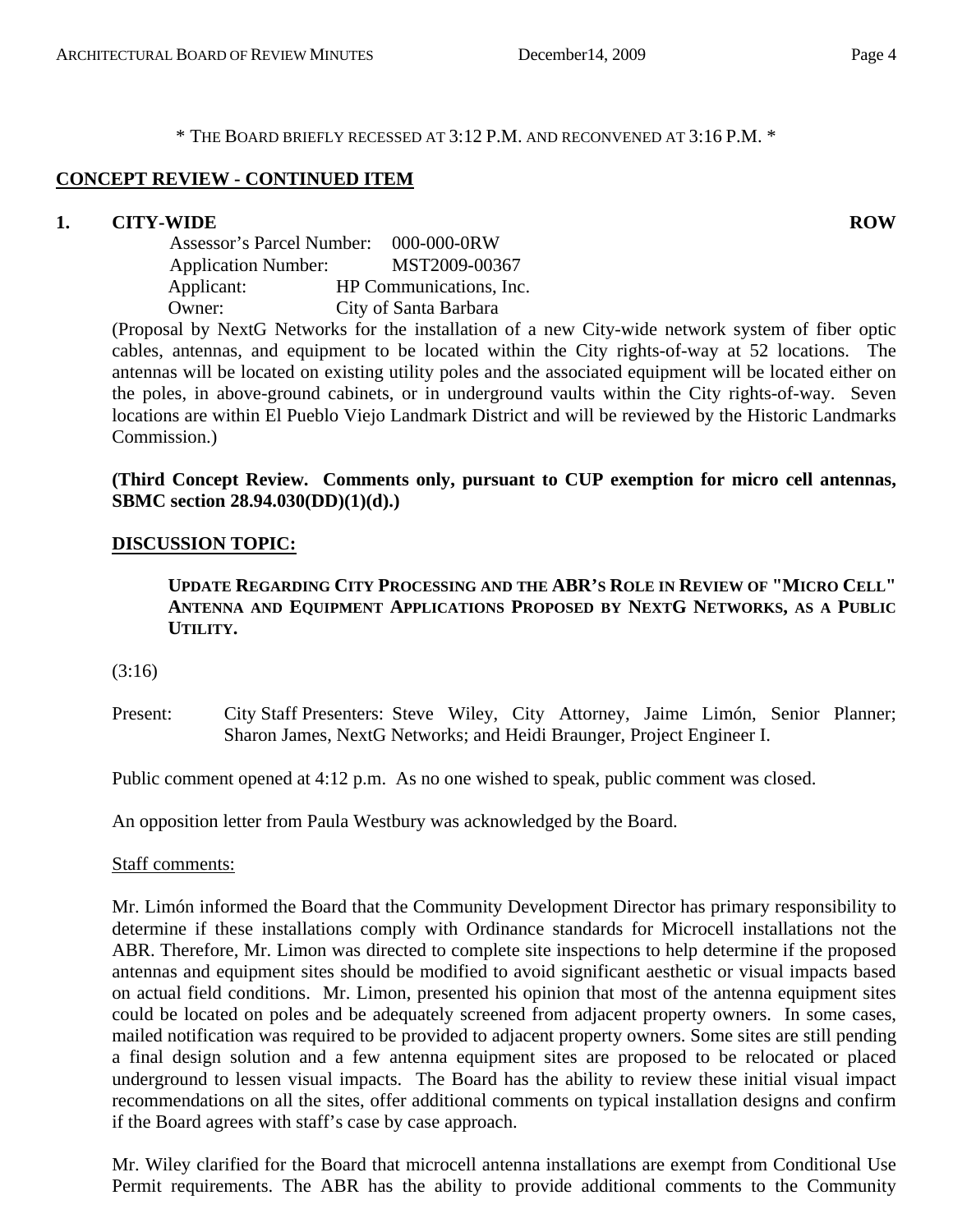Development Director only on aesthetics impact issues but will not have the primary review approval decision for these microcell antennas. Mr. Wiley also indicated his opinion that the case by case review approach is reasonable as long as the entire City review process is expeditious as possible.

#### Board comments:

- 1. One Board member commented that it was reasonable to expect that City staff should first review all proposed micro-cell site locations for all CUP ordinance requirements.
- 2. A majority of the Board supported the proposed recommendation for the formation of an oversight subcommittee to review compliance at all proposed future micro-cell sites for reporting purposes to the Board.
- 3. The majority of the Board requested the opportunity to make individual comments and recommendations on the appropriateness of each application in each proposed location with recommendations by the Board to fulfill the aesthetic review purpose of the Board's formation.
- 4. Understanding that City Ordinances do not entirely address the issue of micro-cell use and location, the majority of the Board is not in favor of collectively adding to the City's growing visual infrastructure and that such pole-mounted equipment and cabinet equipment as currently proposed would change the street character and pose unacceptable visual public impacts to neighborhood communities and the City's infrastructure, and that such equipment should not be placed on existing telephone poles, but instead be located underground. No visual impacts should be the goal criteria for all proposed locations within the public rights of way.
- 5. Some members commented that all pedestrian corridors should be respected regardless of their location within the City without the need for special equipment for certain "tourist" areas of the City.
- 6. One member commented that the proposed project locations at Laguna and Valerio Streets were questionable.

Sherry/Aurell stepped down.

## **CONCEPT REVIEW - CONTINUED ITEM**

#### **2. 1150 SAN ROQUE RD A-1 Zone**

 Assessor's Parcel Number: 055-171-007 Application Number: MST2009-00517 Owner: City of Santa Barbara Agent: Joe Wilcox, KBZ Architects Architect: KBZ Architects

(Proposal to construct three new water treatment buildings, two new treatment tank enclosures, and relocate 6 parking spaces at the Cater Water Treatment Plant. The proposal involves 8,350 square feet of new buildings and 4,000 square feet of new structures for a total of 12,350 square feet. The existing site is currently developed with 20,052 square feet of buildings and 139,252 square feet of other structures to the existing 159,304 square foot facility. The proposal will result in a 171,654 square foot water treatment facility and will bring the existing facility into conformance with new U.S. Environmental Protection Agency (EPA) regulations. The project requires Planning Commission review for a Conditional Use Permit for a non-residential use in a residential zone and Zoning Modifications for parking and encroachments into the required front and interior setbacks.)

**(Second Concept Review. Comments only; Project requires Environmental Assessment, Compatibility Analysis, and Planning Commission review for Conditional Use Permit, a parking modification, and encroachments into the required front and interior setbacks.)**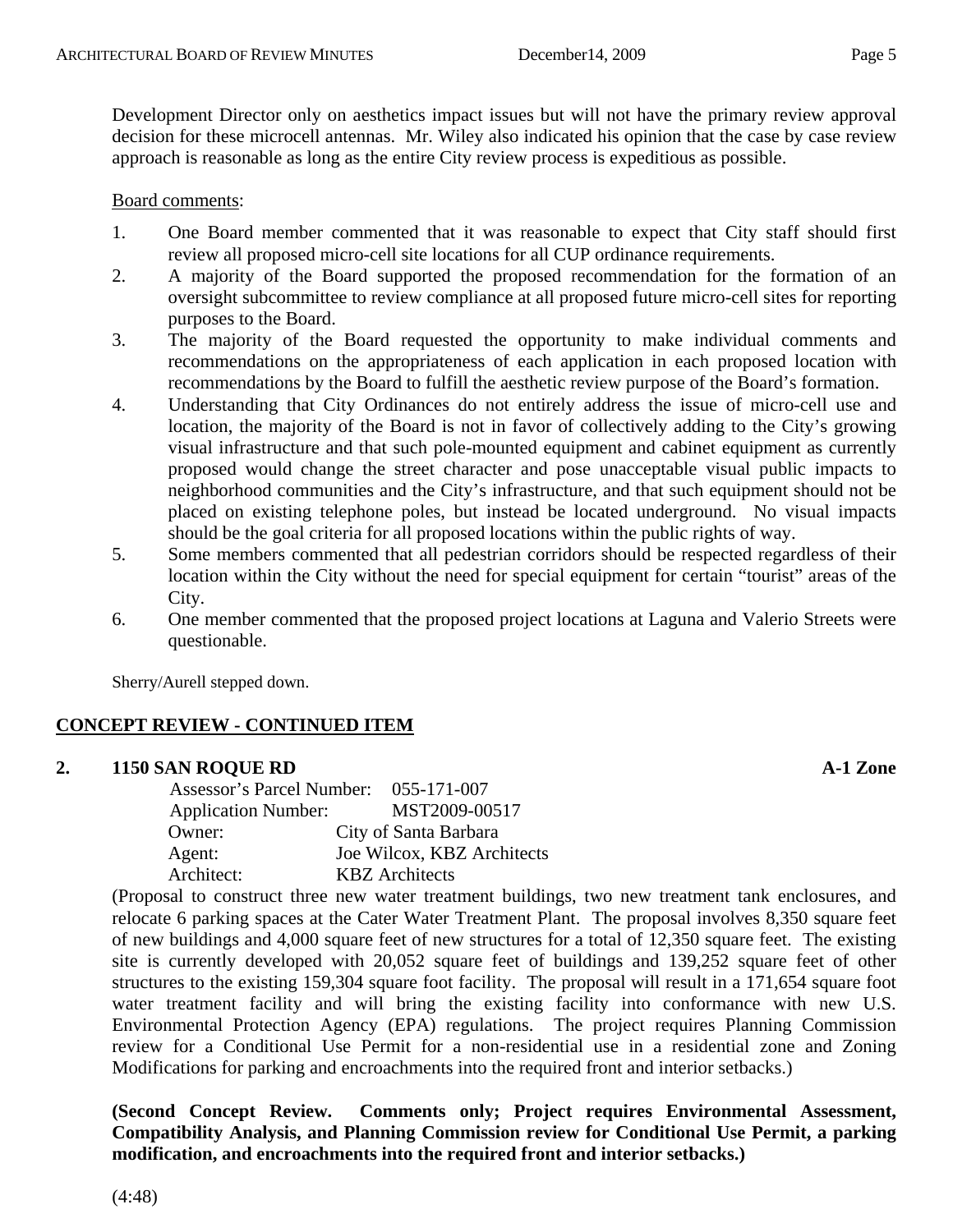Present: Joe Wilcox, KBZ Architects; Jim Meyerhofer, Carollo Engineers; David Black, Landscape Architect; and Cathy Taylor, City of Santa Barbara/Water System Manager.

Public comment opened at 5:05 p.m. As no one wished to speak, public comment was closed.

An opposition letter from Paula Westbury was acknowledged by the Board.

#### **Motion: Continued indefinitely to Full Board with comments:**

- 1) Project moving in positive direction, and is ready for Planning Commission calendar scheduling.
- 2) Return with additional proposed plans and drawings proposed for architecture prior to Planning Commission meeting.
- 3) Return with a proposed landscape plan and an updated grading plan.
- 4) Study berming and upgrading against the building to decrease the visual height of the structure.
- 5) The Board appreciates efforts to study alternative locations and the proposed rotation of the building as presented.

Action: Zink/Gross, 6/1/1. Motion carried. (Gilliland opposed, Aurell abstained).

## **PRELIMINARY REVIEW**

#### **3. 4200 CALLE REAL**

|                            | Assessor's Parcel Number: ROW-003-382 |
|----------------------------|---------------------------------------|
| <b>Application Number:</b> | MST2008-00505                         |
| Owner:                     | City of Santa Barbara                 |
| Owner:                     | Caltrans                              |
| Applicant:                 | Jessica Grant, City Project Planner   |
| Applicant:                 | Thomas Conti, City Project Engineer   |

(The Boysel Multipurpose Pathway project is an infrastructure-only project to plan, design, construct and maintain an off-street multipurpose pathway, separated from the roadway, for exclusive use by bicyclists and pedestrians. The proposed 1,750 linear foot multipurpose path would begin along Calle Real just east of the St. Vincent's bridge, 4200 Calle Real. The eight to ten foot wide path would parallel the existing sidewalk along Calle Real and connect to an existing eight foot wide path that begins near the intersection of Highway 154 and Calle Real. The existing path veers north towards the intersection of Verano Drive and La Colina, where bicyclists get back on an on-street path. The existing path would be improved and the shoulders of the path would be graded. Landscaping proposed throughout the project area. The proposed path is located near La Colina Jr. High, Vieja Valley Elementary and Hope Elementary School and is named in memory of Jake Boysel.)

#### **(Preliminary Approval is requested.)**

(5:22)

Present: Jessica Grant, City of Santa Barbara/Project Planner; Billy Goodnick, Landscape Architect; Ashleigh Sizoo, City of Santa Barbara/Project Engineer II.

Public comment opened at 5:48 p.m. As no one wished to speak, public comment was closed.

An opposition letter from Paula Westbury was acknowledged by the Board.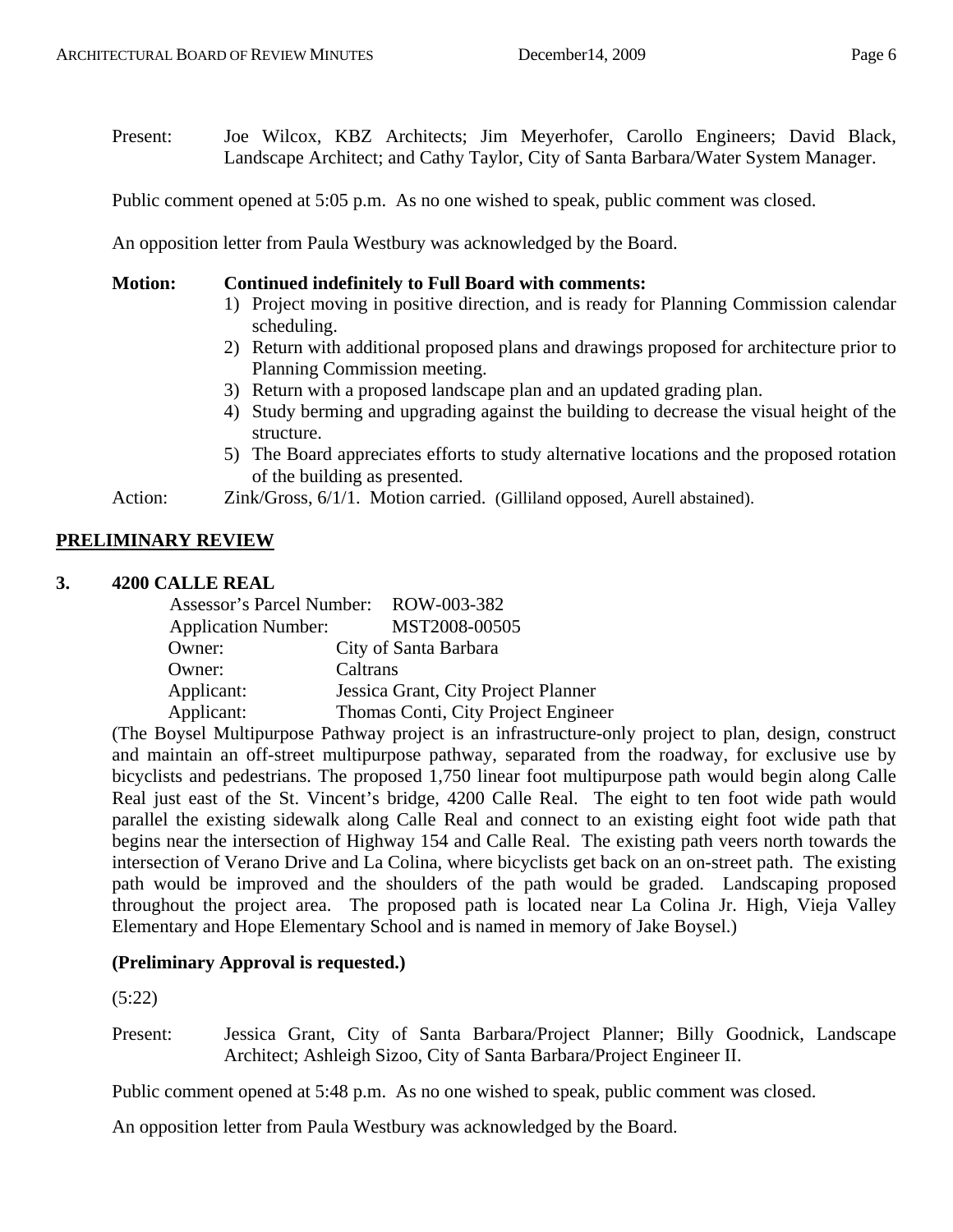## **Motion: Continued indefinitely to Full Board with comments:**

- 1) Redesign the intersection of bike path that leads to Hwy 154; in particular soften the curves for bicycle travel along the pathway.
- 2) Study the locations for plantings at the memorial bench and dedication stone to provide more special recognition at the memorial area.
- 3) Provide a new solution for the bike path to the La Colina Road terminus.
- 4) At the new curb cuts at La Colina Road, study softening the radius transition to the existing sidewalk and increase the landscaping at the new parkways.
- 5) Provide additional information on the dirt and gravel (DGs) at the shoulder areas of the pathways.
- 6) Utilize a simple colored concrete wall with a simple concrete cap for the retaining wall along the bike path.
- 7) Provide on the plans the locations for future lighting and pre-install conduits, if possible.
- 8) Provide additional information at the terminus of the bikepaths to Calle Real, and how to address the slow down of bicycle traffic at the intersection for safety purposes.

\* THE BOARD RECESSED FOR 20 MINUTES AT 6:24 P.M. AND RECONVENED AT 6:45 P.M. \*

## **FINAL REVIEW**

## **4. 336 N MILPAS ST C-2 Zone**

 Assessor's Parcel Number: 031-371-021 Application Number: MST2006-00236 Owner: E. R. Unterman Architect: Perkowitz & Ruth Architects

(A revised proposal for a new one-story 11,468 square foot commercial building for Fresh and Easy Neighborhood Market. The proposal includes 51 parking spaces, a voluntary merger of three lots totaling 39,130 square feet, and demolition of three existing non-residential buildings totaling 12,919 square feet. The project will result in a Measure "E" credit of 1,451 square feet.)

## **(Project was granted a one-year time extension of the Preliminary Approval on 10/5/2009. Final Approval is requested.)**

(6:45)

Present: Sean Onsell, Perkowitz & Ruth Architects; Larry Tanji, Broker; and Bob Cunningham, Landscape Architect.

Public comment opened at 7:13 p.m. As no one wished to speak, public comment was closed.

An opposition letter from Paula Westbury was acknowledged by the Board.

## **Motion: Continued indefinitely to the Consent Calendar with comments:**

- 1) Study the wrought iron on the Milpas Street elevation.
- 2) Study removing the guard rail along the north walkway and replace with landscaping.
- 3) Provide an additional awning on the east elevation.
- 4) Study the confluence to the building's north eastern corner tower element and how it relates to the building; applicant to consider moving it forward to the sidewalk.
- 5) Study the northwest corner of the building and the connection of the hip roof and tower element.
- Action: Aurell/Mosel, 4/0/0. Motion carried. (Rivera/Zink stepped down; Gross/Sherry absent).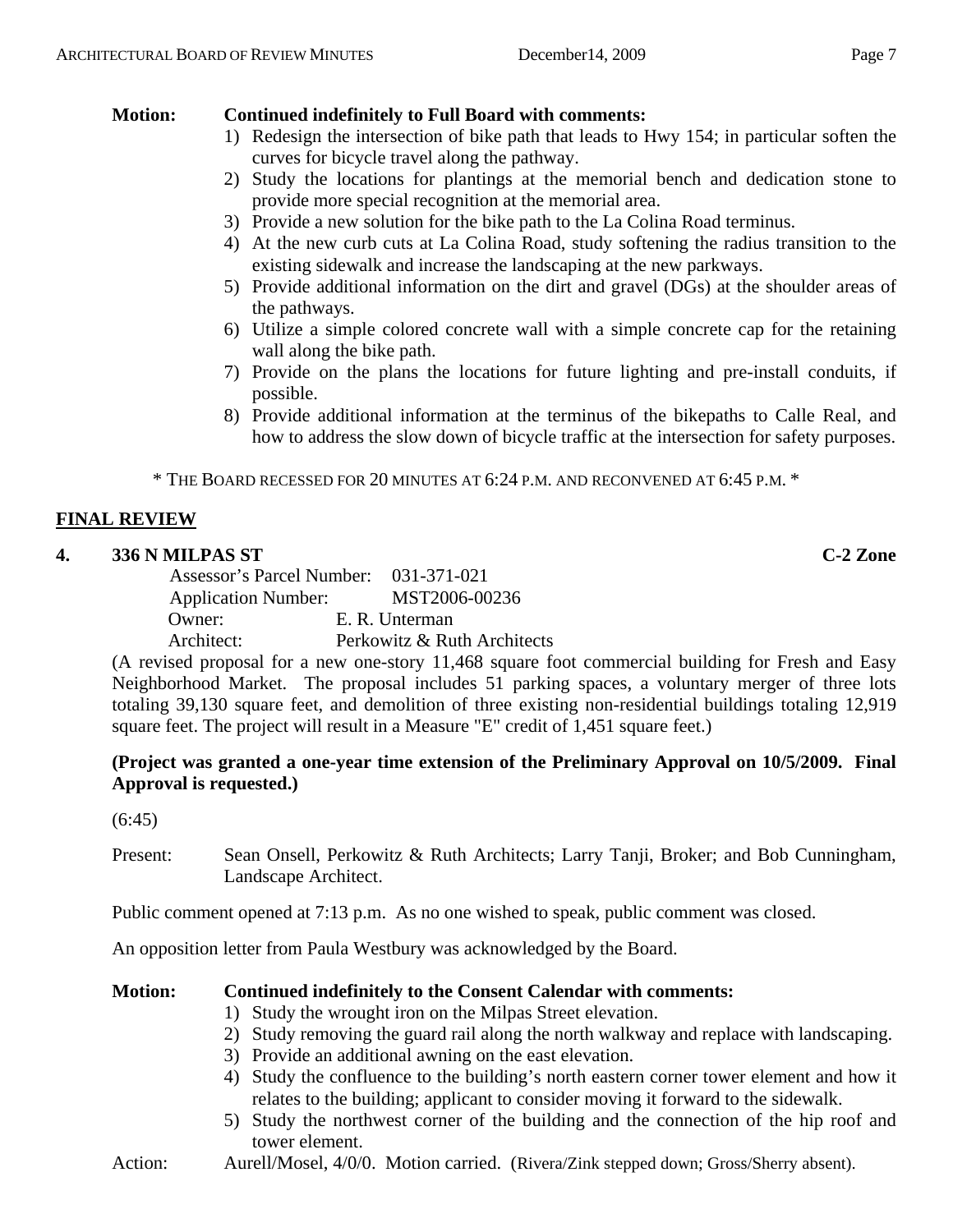## **CONCEPT REVIEW - NEW ITEM: PUBLIC HEARING**

#### **5. 820 BOND AVE. C-2 Zone**

| Assessor's Parcel Number: 031-234-025 |                          |
|---------------------------------------|--------------------------|
| <b>Application Number:</b>            | MST2009-00527            |
| Owner:                                | Calvin D. Marble         |
| Applicant:                            | Sprint / Nextel          |
| Agent:                                | <b>Norcal Consulting</b> |
| Architect:                            | PDC Corporation          |

(Proposal for the addition of 3 new panel antennas and 3 new parabolic dishes to an existing wireless facility to be located on the roof of an existing commercial building. The proposal involves the construction of four (4) new 25 square foot tower elements (100 square feet total). The proposed equipment will be located within three of the new tower elements. The site is currently developed with 2 equipment cabinets and 3 panel antennas located within an existing roof tower element. The project requires Findings of No Visual Impacts.)

#### **(Project requires Findings of No Visual Impacts.)**

(7:16)

Present: Nick Gonzales, Norcal Consulting.

Public comment opened at 7:21 p.m. As no one wished to speak, public comment was closed.

An opposition letter from Paula Westbury was acknowledged by the Board.

#### **Motion: Continued indefinitely to Full Board with comments:**

- 1) Study ways to reduce the height of the towers.
- 2) Study reducing the number of towers from four to two.
- 3) Study the architectural detailing; particularly the roof pitch of the towers and interaction with the parapet molding.
- Action: Zink/Mosel, 4/2/0. Motion carried. (Manson-Hing/Gilliland opposed, Gross/Sherry absent).

#### **CONCEPT REVIEW - CONTINUED ITEM**

#### **6. 903 W MISSION ST R-2 Zone**

| Assessor's Parcel Number: 043-113-009 |                            |
|---------------------------------------|----------------------------|
| <b>Application Number:</b>            | MST2009-00388              |
| Owner:                                | Kenneth and Heidi Harbaugh |
| Architect:                            | Marc Perry Architects      |
| Applicant:                            | <b>Tarah Brown</b>         |

(Proposal to construct a new 594 square foot second story accessory dwelling unit above a new 636 square foot three-car garage on a 5,000 square foot lot. The proposal includes the demolition of the existing 315 square foot non-conforming garage, and a new 61 square foot covered porch to the existing main residence. The project will result in an 884 square foot main residence, a 594 square foot new accessory dwelling unit and a new 636 square foot three-car garage. The project requires Staff Hearing Officer review for a requested zoning modification to provide less than the required 600 square feet of open yard.)

**(Second Concept Review. Project requires Environmental Assessment and Staff Hearing Officer review for a modification to provide less than the 600 square feet of the required open yard area.)**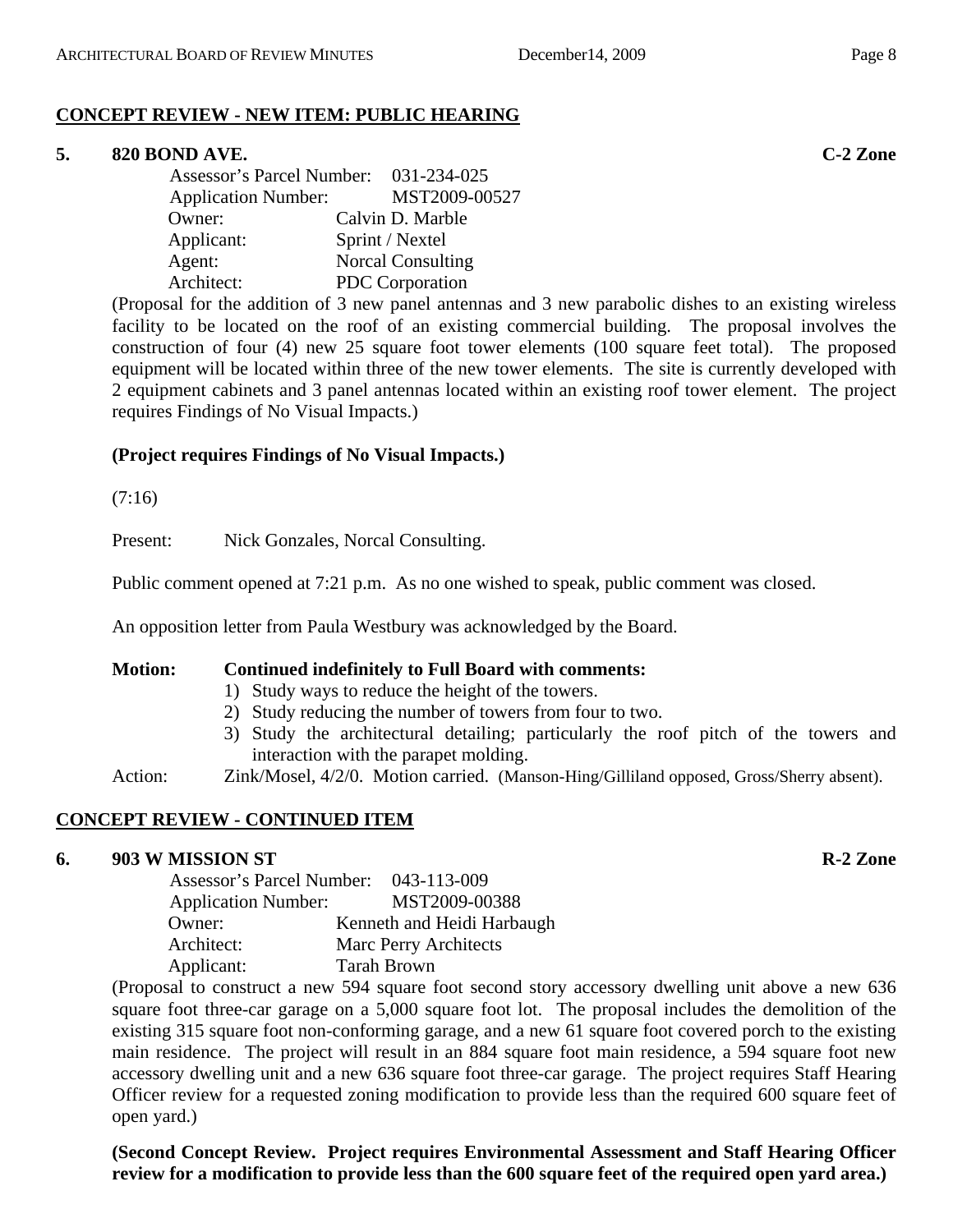(7:35)

Present: Tarah Brown, Applicant; Marc Perry, Architect; and Heidi Harbaugh, Owner.

Public comment opened at 7:46 p.m. As no one wished to speak, public comment was closed.

An opposition letter from Christine Cunningham was acknowledged by the Board.

**Motion: Continued indefinitely to Full Board with comments:** 

- 1) Study reducing the roof pitches on the addition to further reduce the ridge heights.
- 2) Study ways to uniform the style of the building; particularly the window proportions and style, etc.
- 3) Eliminate the long shed roof element on the east and west elevation of the addition.
- 4) Return with building sections and plate heights of the first and second floor.
- 5) Study the eave of the north elevation over the garage.
- 6) Study the wood trellis element over the second story balcony.
- 7) The Board has mixed opinions on the proposed modification, and defers further comment at this time.
- 8) Study introducing dormer elements in the second floor addition to reduce the apparent mass.
- Action: Aurell/Gilliland, 5/1/0. Motion carried. (Mosel opposed, Gross/Sherry absent.)

## **CONCEPT REVIEW - CONTINUED ITEM**

#### **7. 1812 & 1814 SAN PASCUAL ST. R-3 Zone**

| Assessor's Parcel Number:  | $043 - 163 - 011$    |
|----------------------------|----------------------|
| <b>Application Number:</b> | MST2006-00411        |
| Owner:                     | Michael Szymanski    |
| Architect:                 | Hogarth & Associates |

(This is a revised proposal which requires a new notice. Proposal to construct a new four-bedroom 1,169 square foot residential unit (Unit D) above an existing two-bedroom 1,175 square foot single-family residence (Unit C). The proposal includes a remodel to Unit C to include a 165 square foot demolition, resulting in 1,010 square feet, and a 1,016 square foot second-story addition to the existing 2,115 square foot duplex (Units A & B). The proposal will result in four residential units in two duplex configurations, including 3 four-bedroom units ranging from 1,169 to 1,572 square feet and a two-bedroom 1,010 square foot unit on an 11,100 square foot lot. A total of 8 parking spaces will be provided on site with two existing uncovered spaces, a new 500 square foot two-car garage, and 2 new two-car carports. The project is proposed to be completed in two phases; Phase one involves Units C & D and the parking, and Phase two involves the proposed second-story addition to the existing Units A & B. The proposal will abate the violations listed under enforcement case ENF2005-00016.)

## **(Third Concept Review. Action may be taken if sufficient information is provided.)**

(8:15)

Present: Donald Hogarth, Architect; and Michael Szymanski, Owner.

Public comment opened at 8:32 p.m.

Tim LaDouce, opposition: expressed concerns regarding the existing front duplex.